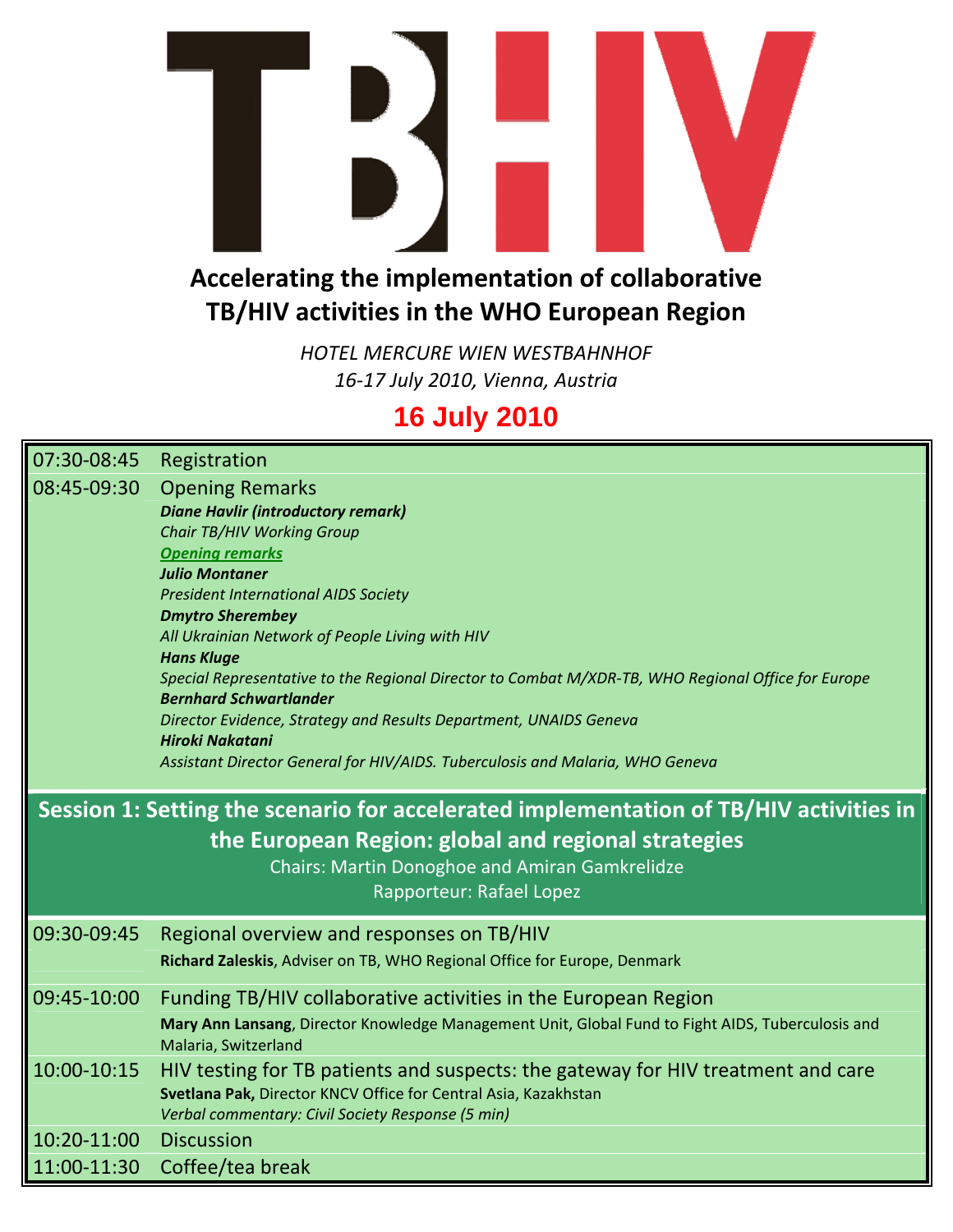|                                                                                                                                              | <b>Session 2: Programmatic collaboration and coordination:</b><br>identify and overcome challenges and bottle necks<br>Chairs: Galina Sergeevna Alexeeva and Haileyesus Getahun<br>Rapporteur: Christian Gunneberg |  |  |  |  |
|----------------------------------------------------------------------------------------------------------------------------------------------|--------------------------------------------------------------------------------------------------------------------------------------------------------------------------------------------------------------------|--|--|--|--|
| 11:30-11:45                                                                                                                                  | Why is there not enough coordination and collaboration between programmes to<br>implement collaborative TB/HIV activities?<br>Olga Frolova, Chair of thematic working group on TB/HIV, Russian Federation          |  |  |  |  |
| 11:45-12:00                                                                                                                                  | Involving NGOs and the civil society in TB/HIV services and harm reduction<br>programme: country experience<br>Konstantin Lezhentsev, All Ukrainian Network of People Living with HIV, Ukraine                     |  |  |  |  |
| 12:00-12:15                                                                                                                                  | Implementing TB/HIV collaborative activities in prison settings: where are we?<br>Lilian Severin, Director of Carlux NGO, Republic of Moldova<br>Verbal commentary: MSF Kyrgyzstan (5 min)                         |  |  |  |  |
| 12:20-13:00                                                                                                                                  | <b>Discussion</b>                                                                                                                                                                                                  |  |  |  |  |
| 13:00-14:30                                                                                                                                  | Lunch                                                                                                                                                                                                              |  |  |  |  |
| Session 3: Drug-resistant TB and HIV: the overlapping epidemics<br><b>Chairs: Victor Botnaru and Hans Kluge</b><br>Rapporteur: Caoimhe Smyth |                                                                                                                                                                                                                    |  |  |  |  |
| 14:30-14:45                                                                                                                                  | Addressing Drug-Resistant TB in People Living with HIV: where are we?<br>Ludmila Viksna, Director Tuberculosis and Lung Diseases Clinic, Latvia                                                                    |  |  |  |  |
| 14:45-15:00                                                                                                                                  | MDR-TB and Green Light Committee reform: implications for the Region<br>Leopold Blanc, Stop TB Department, WHO Geneva                                                                                              |  |  |  |  |
| 15:00-15:15                                                                                                                                  | Laboratory techniques for rapid diagnosis of drug susceptible and drug resistant TB:<br>implementation results in the Region<br>Richard O'Brien, Foundation for Innovative New Diagnostics, Switzerland            |  |  |  |  |
| 15:15-15:30                                                                                                                                  | Market Place: one-minute posters presentation on progress and challenges in scaling-up<br>TB/HIV activities from selected countries<br>Rafael Lopez, WHO Regional Office for the Americas, USA                     |  |  |  |  |
| 15:30-16:15                                                                                                                                  | Coffee/tea break - Market Place                                                                                                                                                                                    |  |  |  |  |
| 16:15-16:30                                                                                                                                  | Infection control: country experience on implementation<br>Olena Kheylo, WHO Country Office, Ukraine                                                                                                               |  |  |  |  |
| 16:30-16:45                                                                                                                                  | IPT in the context of high drug resistance settings: challenges and solutions<br>Alison Grant, London School of Tropical Medicine, United Kingdom                                                                  |  |  |  |  |
| 16:45-17:30                                                                                                                                  | <b>Discussion</b>                                                                                                                                                                                                  |  |  |  |  |

## BEIV